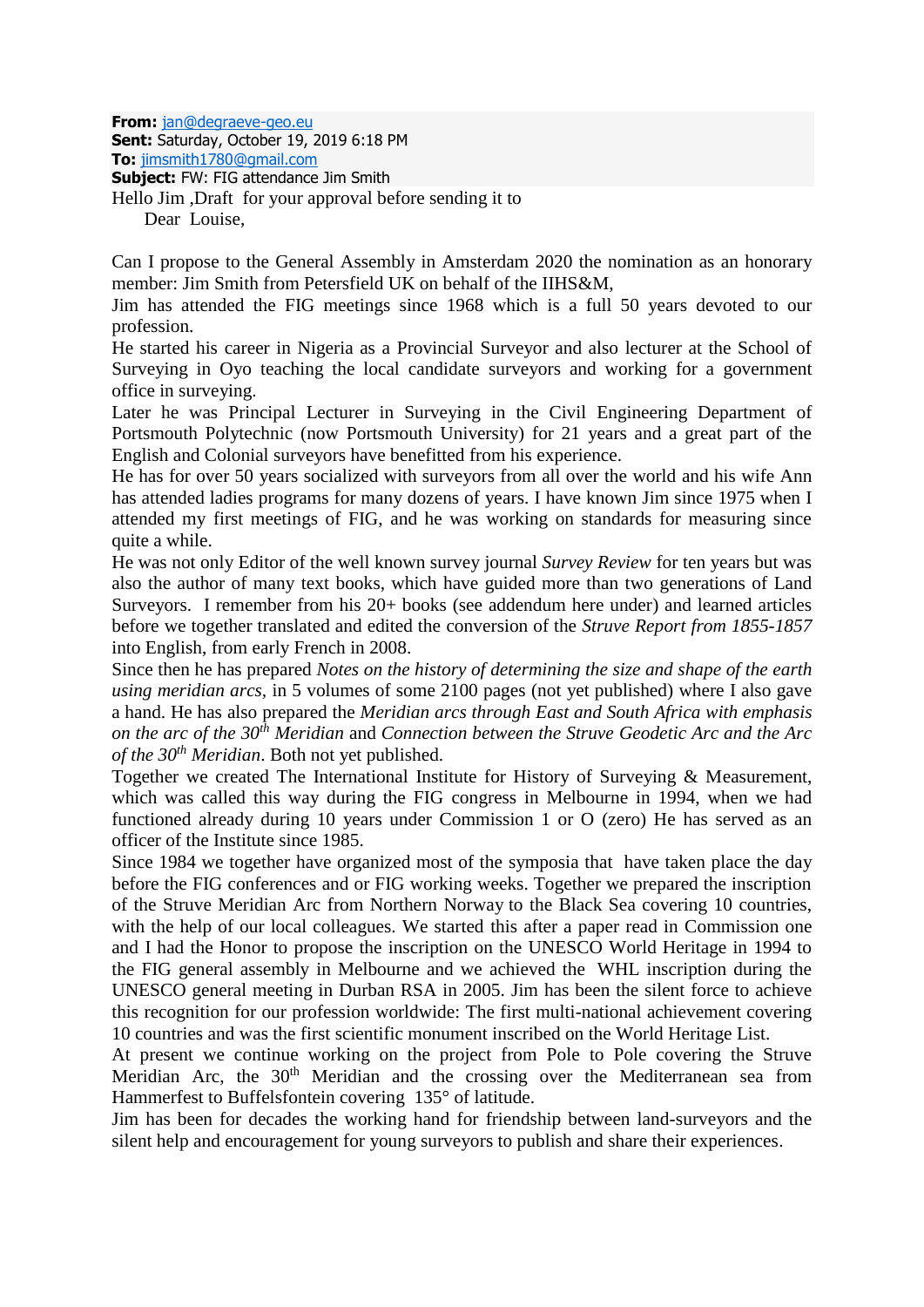## **Books and booklets**

| $\mathbf{1}$   | $\mathbf{P}$ | 1963 | West Nigeria Survey Tables. Published by Survey Division, Ministry of Lands &<br>Housing, Ibadan. 23 pages. Main compiler J Smith. Assistance from W B Till.<br>Although only a slim volume all the tables were computed by hand mechanical<br>calculator.                                                                                                                                                                                                                                                                                                                                                                                                                                                                                           |
|----------------|--------------|------|------------------------------------------------------------------------------------------------------------------------------------------------------------------------------------------------------------------------------------------------------------------------------------------------------------------------------------------------------------------------------------------------------------------------------------------------------------------------------------------------------------------------------------------------------------------------------------------------------------------------------------------------------------------------------------------------------------------------------------------------------|
| $\overline{2}$ | $\mathbf{P}$ | 1967 | Proceedings of EDM Symposium, Oxford 1965, Published by Hilger Watts. 450<br>pages. Acted as technical editor while employed by the Ministry of Defence                                                                                                                                                                                                                                                                                                                                                                                                                                                                                                                                                                                              |
| 3              | $\mathbf{P}$ | 1970 | Book of desk calculator survey programs for Hewlett Packard 9100 machine.<br>Published by Hewlett-Packard. 202 pages. 27 programs This was one of the first desk<br>calculators and such programming was breaking new ground. Theory and<br>programming by J Smith                                                                                                                                                                                                                                                                                                                                                                                                                                                                                   |
| $\overline{4}$ | P            | 1970 | Initiated a series of books, Modern Aspects of Land Survey published by Crosby<br>Lockwood. Personally wrote two volumes Optical Distance Measurement 1970. 124<br>pages and Desk Calculators. 1973. 143 pages. -This was one of the first books to be<br>written about such calculators. Other volumes in the series where I acted as series<br>editor were:<br>Modern Theodolites and Levels. M Cooper 1971. 124 pages<br>Electro Magnetic Distance Measurement. C Burnside 1971. 117 pages. 2nd Edition<br>1982<br>Fundamentals of Survey Measurement and Analysis. M Cooper 2nd Edition 1982.<br>258 pages<br>Hydrography for the Surveyor and Engineer. A Ingham 1974. 139 pages<br>Mapping from Aerial Photographs. C Burnside. 1979 304 pages |
| 5              | $\mathbf{P}$ | 1971 | Sphere, Spheroid and Projections for Surveyors. J Jackson. 1980. 138 pages<br>Chapter Modern Developments In Land Survey in Construction Industry Handbook,<br>Medical & Technical Press Volume was 452 pages. Chapter was p 167-173. 2nd<br>Edition 1973                                                                                                                                                                                                                                                                                                                                                                                                                                                                                            |
| 6              | $\mathbf{P}$ | 1971 | Book of Desk Calculator survey programs for Hewlett-Packard 9810 machine.<br>Published by Hewlett-Packard. 173 pages. 22 programs. Theory and programming by<br>J Smith                                                                                                                                                                                                                                                                                                                                                                                                                                                                                                                                                                              |
| $\tau$         | $\, {\bf P}$ | 1973 | Booklet of sequences for first Hewlett-Packard pocket calculator. Published by<br>Hewlett-Packard 60 pages. Theory and programming by J Smith. This was the first<br>book of its kind.                                                                                                                                                                                                                                                                                                                                                                                                                                                                                                                                                               |
| 8              | $\mathbf{P}$ | 1974 | Book of Soil Mechanics programs for Hewlett-Packard 9810 desk calculator.<br>Published by Hewlett-Packard 143 pages. Theory by L Pimenta, programming by J<br>Smith                                                                                                                                                                                                                                                                                                                                                                                                                                                                                                                                                                                  |
| 9              | $\mathbf{P}$ | 1975 | Book of survey programs for Hewlett-Packard BP 65. Published by Hewlett-Packard<br>106 pages. Theory and programming by J Smith This was the first machine of pocket<br>size to be programmable on to a magnetic card                                                                                                                                                                                                                                                                                                                                                                                                                                                                                                                                |
| 10             | P            | 1976 | Chapter <i>Land Surveying</i> in Use of Engineering Literature Ed. K Mildren. Published<br>Butterworth. 621 pages. Chapter was pp 572-587                                                                                                                                                                                                                                                                                                                                                                                                                                                                                                                                                                                                            |
| 11             | p            | 1979 | The AGA Geodimeter. 1947-1978. Published by AGA of Sweden 36 pages tracing<br>history of first EDM instruments                                                                                                                                                                                                                                                                                                                                                                                                                                                                                                                                                                                                                                       |
| 12             | $\, {\bf P}$ | 1983 | The AGA Geodimeter. 1947-1983. Complete re-write and update of pages tracing<br>history of first EDM instruments 1979 edn. 60 pages                                                                                                                                                                                                                                                                                                                                                                                                                                                                                                                                                                                                                  |
| 13             | $\, {\bf P}$ | 1987 | From Plane to Spheroid. A 220 page book tracing the history of measurement of the<br>size and shape of the earth 3000 BC to 1750. Written to commemorate 250th<br>anniversary of the survey expeditions to Peru and Lapland that proved the earth was<br>an oblate spheroid. Published by Landmark Enterprises, California                                                                                                                                                                                                                                                                                                                                                                                                                           |
| 14             | $\mathbf{P}$ | 1988 | Basic Geodesy, An introduction to the history and concepts of modern geodesy<br>without mathematics. 151 pages. Published by Landmark Enterprises, California.<br>ISBN 0-910845-33-6                                                                                                                                                                                                                                                                                                                                                                                                                                                                                                                                                                 |
| 15             | $\mathbf{P}$ | 1995 | R S Webb. (1892-1976) From Shropshire to Paarl via Geodesy and Lesotho<br>Biography. 120 pages. 1995 Published by South African Council for Professional and<br>Technical Surveyors. Johannesburg. ISBN 0-620-18980-0                                                                                                                                                                                                                                                                                                                                                                                                                                                                                                                                |
| 16             | $\, {\bf P}$ | 1996 | Brief History of Civil Engineering Surveying. Joint with R C Cox. Booklet. Published<br>by ICES. 24 pages. ISBN 1900 77600 6                                                                                                                                                                                                                                                                                                                                                                                                                                                                                                                                                                                                                         |
| 17             | $\, {\bf P}$ | 1997 | Introduction to Geodesy. The History and Concepts of Modern Geodesy. Wiley. 224                                                                                                                                                                                                                                                                                                                                                                                                                                                                                                                                                                                                                                                                      |